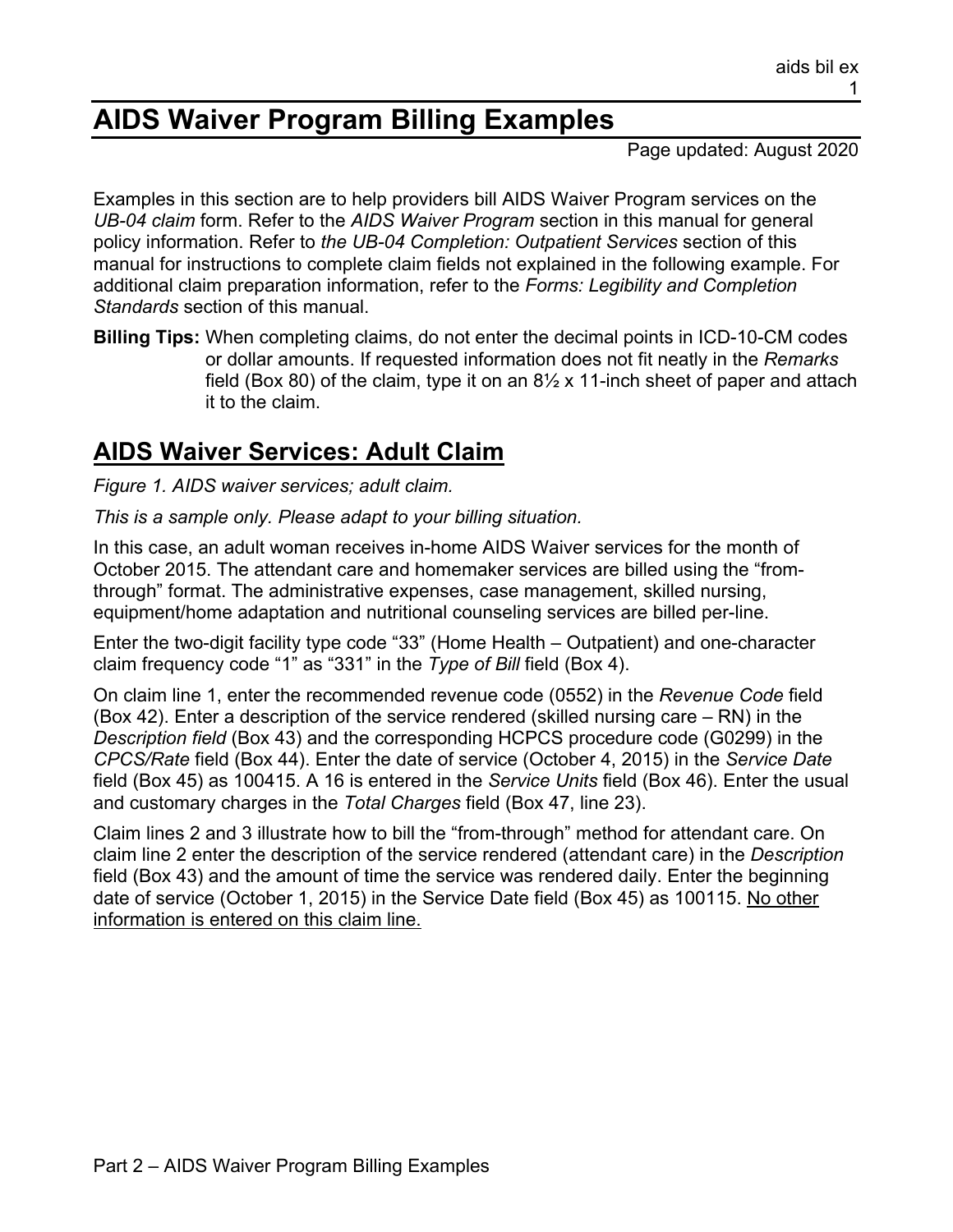#### Page updated: August 2020

On claim line 3, enter the recommended revenue code 0572 in the *Revenue Code* field z (Box 42). Enter the specific days the services were rendered (7/1, 2 and 3) in the *Description*  field (Box 43) and the corresponding HCPCS code for the services (G0156) in the *HCPCS/Rate* field (Box 44). Enter the "through" date of service (October 3, 2015) in the *Service Dates* field (Box 45) as 100315.

Enter a 96 in the *Service Units* field (Box 46) for G0156. This is to indicate 8 hours or 32 15 minute increments of attendant care for three (3) days (since G0156 is billed in 15-minute increments, 8 hours  $x$  4 = 32  $x$  3 days = 96). Enter the usual and customary charges in the *Total Charges* field (Box 47, line 23).

Complete any remaining attendant care lines, similarly, keeping in mind that the total units per claim line may not exceed 99.

On claims lines 7, 8 and 9, the homemaker services (code S5130) also are billed in the "from-through" method in 15-minute units. In this example, a third claim line (in addition to the service description and specific service dates) has been added to show the total number of hours the homemaker traveled to and from the job (travel 3 hours total). For additional information about billing for travel, refer to the AIDS *Waiver Program Billing Codes and Rates* section in this manual.

No *Treatment Authorization Request* (TAR) is required for the equipment and minor home adaptation services that are billed on this claim (code T2028) because the services do not meet the criteria for State plan coverage. For additional information, refer to "'Specialized Medical Equipment and Supplies' and 'Physical Adaptations to the Home' (HCPCS Codes S5165, T2028 and T2029)" in the *AIDS Waiver Program* section of this manual.

Enter "O/P Medi-Cal" to indicate the type of claim and payer in the *Payer Nam*e field (Box 50). The NPI assigned to the AIDS Waiver Program provider number is placed in the *NPI* field (Box 56).

Enter the recipient's identification number as it appears on the plastic Benefits Identification Card (BIC) or paper Medi-Cal ID card in Box 60. Do not enter the Waiver Agency ID number.

In this example, a primary ICD-10-CM diagnosis code is entered in Box 67. Because this claim is submitted with a diagnosis code, an ICD indicator is required in the white space below the *DX* field (Box 66). An indicator is required only when an ICD-10-CM/PCS code is entered on the claim. Leave all other diagnosis code fields blank.

In this example, the statement in the *Remarks* field (Box 80) concerning eligibility (Proof of Eligibility Received. See Attached POS Printout) is optional. The provider has attached a Point of Service (POS) printout to the claim to help facilitate payment.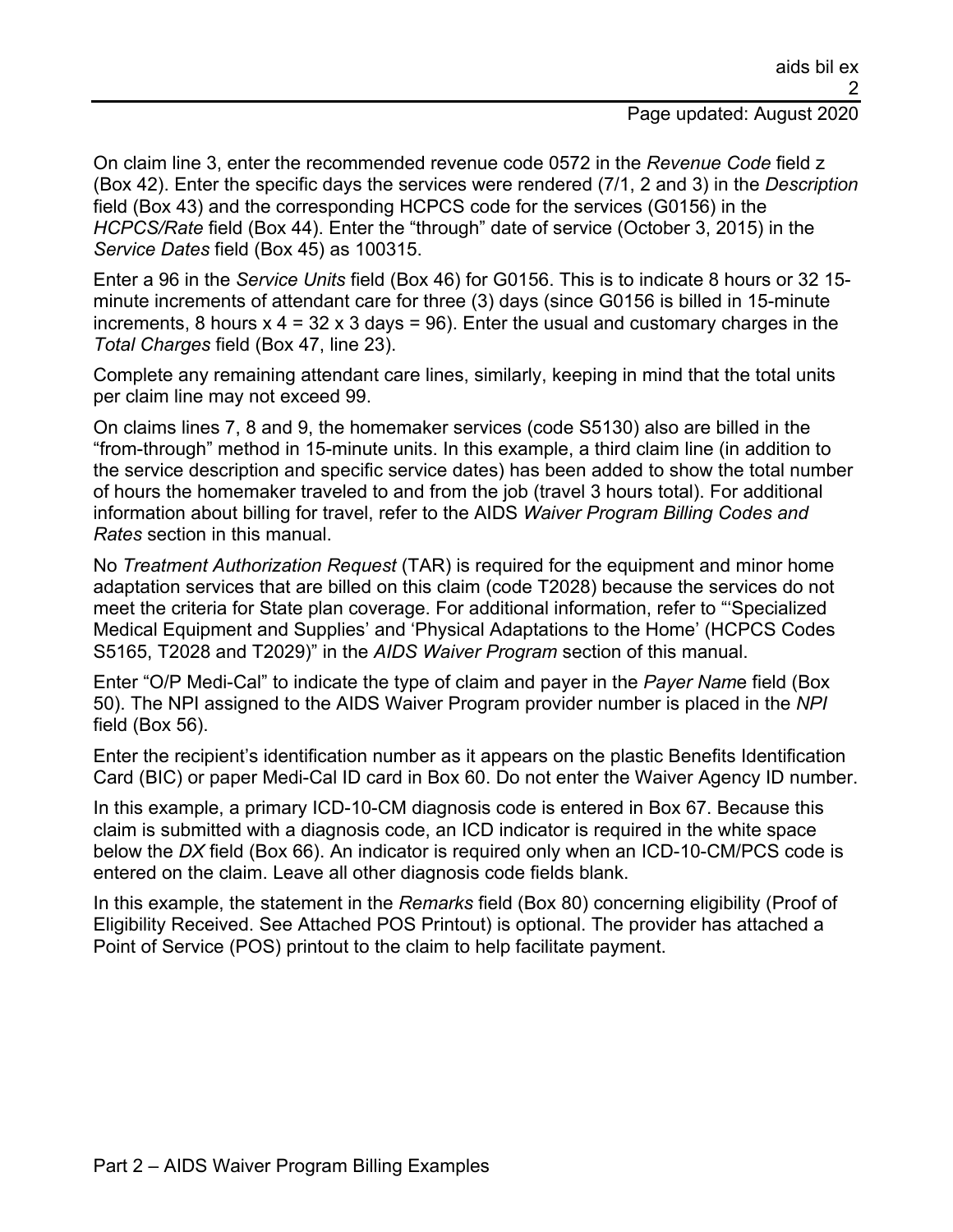### Page updated: August 2020

|                                           | <b>140 SECOND STREET</b><br><b>ANYTOWN CA 958235555</b>                              |                                      |                                       |                       | <b>D.MED.</b><br>REG.#                | <b>SI PAT</b><br>CAITL #<br>5 FED. TAX NO. |                                | <b>STATEMENT COVERS PERIOD</b>                  | 331                          |
|-------------------------------------------|--------------------------------------------------------------------------------------|--------------------------------------|---------------------------------------|-----------------------|---------------------------------------|--------------------------------------------|--------------------------------|-------------------------------------------------|------------------------------|
|                                           |                                                                                      |                                      |                                       |                       |                                       |                                            | <b>FROM</b>                    | THROUGH                                         |                              |
| 8 PATIENT NAME                            | a)                                                                                   |                                      | 9 PATIENT ADDRESS                     |                       |                                       |                                            |                                | <b>a</b>                                        |                              |
| 10 BIRTHDATE                              | <b>DOE, JANE</b><br>11 SEX 12 DATE                                                   | ADMISSION THRE IS SAC 16 DHR 17 STAT | 18<br>19                              | 20<br>21              | concretors <sub>as</sub>              | 26                                         | 27<br>28                       | $\left[\frac{29}{5 M \cdot \text{R}}\right]$ 30 | $\left  \cdot \right $       |
|                                           | 08241957<br>F                                                                        |                                      | 80                                    |                       |                                       |                                            |                                |                                                 |                              |
| $rac{31}{6000}$                           | <b>OCCURRENCE</b><br>OCCURRENCE<br>$33 -$<br>$rac{30}{6000}$<br>DATE<br>cooe<br>DATE | <b>OCCURRENCE</b><br>DATI            | <b>CURRENCE</b><br>м<br>соое<br>DaTE  | cope                  | <b>OCCURRENCE SPAN</b><br><b>FROM</b> | $rac{30}{0000}$<br>THROUGH                 | OCCURRENCE SPAN<br><b>FROM</b> | THROUGH                                         |                              |
| 05                                        | 100115                                                                               |                                      |                                       |                       |                                       |                                            |                                |                                                 |                              |
|                                           |                                                                                      |                                      |                                       | 39<br>CODE            | <b>VALUE CODES</b><br><b>AMOUNT</b>   | $\frac{40}{0000}$                          | <b>VALUE CODES</b>             | $rac{41}{00000}$                                | <b>WLUE CODES</b><br>AMOUNT  |
|                                           |                                                                                      |                                      |                                       | a<br>$\triangleright$ |                                       |                                            |                                |                                                 |                              |
|                                           |                                                                                      |                                      |                                       | lc)                   |                                       |                                            |                                |                                                 |                              |
|                                           |                                                                                      |                                      |                                       | d                     |                                       |                                            |                                |                                                 |                              |
| 42 PEV. 00.<br>0552                       | 43 DESORIPTION<br><b>SKILLED NURSING CARE - RN</b>                                   |                                      | 44 HOPOS / RATE / HIPPS CODE<br>G0299 |                       | 45 SERV. DATE<br>100415               | 46 SERV. UNITS                             | 47 TOTAL CHARGES               |                                                 | 48 NON-COVERED CHARGES<br>49 |
|                                           | <b>ATTENDANT CARE - 8 HRS DAILY</b>                                                  |                                      |                                       |                       | 100115                                | 16                                         | 162 40                         |                                                 |                              |
| .0572                                     | 10/1 2 3                                                                             |                                      | G0156                                 |                       | 100315                                | 96                                         | 454 08                         |                                                 |                              |
|                                           | <b>HOMEMAKER SERV - 5 HRS DAILY</b>                                                  |                                      |                                       |                       | 100115                                |                                            |                                |                                                 |                              |
| 0582                                      | 10/1 3 4<br><b>TRAVEL 3 HOURS TOTAL</b>                                              |                                      | S5130                                 |                       | 100415                                | 72                                         | 208 08                         |                                                 |                              |
|                                           | <b>HOMEMAKER SERV - 5 HRS DAILY</b>                                                  |                                      |                                       |                       | 100515                                |                                            |                                |                                                 |                              |
|                                           | 10/5 6 7                                                                             |                                      |                                       |                       |                                       |                                            |                                |                                                 |                              |
| 0582                                      | <b>TRAVEL 3 HOURS TOTAL</b><br><b>EQUIPMENT/MINOR PHYSICAL</b>                       |                                      | S5130                                 |                       | 100715                                | 72                                         | 208 08                         |                                                 |                              |
| 0270                                      | <b>ADAPTATION TO HOME</b>                                                            |                                      | T2028                                 |                       | 100715                                | 1                                          | 150 00                         |                                                 |                              |
| $= 0580$                                  | <b>ADMINISTRATIVE EXPENSES</b><br><b>CASE MANAGEMENT</b>                             |                                      | T2025<br>T2022                        |                       | 102315                                | 1                                          | 170 28                         |                                                 |                              |
|                                           |                                                                                      |                                      |                                       |                       | 102315                                | 1                                          |                                |                                                 |                              |
| 0583                                      |                                                                                      |                                      |                                       |                       |                                       |                                            | 229 17                         |                                                 |                              |
|                                           | <b>NUTRITIONAL COUNSELING</b>                                                        |                                      | S9470                                 |                       | 100215                                | $\overline{2}$                             |                                | 66 96                                           |                              |
|                                           |                                                                                      |                                      |                                       |                       |                                       |                                            |                                |                                                 |                              |
|                                           |                                                                                      |                                      |                                       |                       |                                       |                                            |                                |                                                 |                              |
| 0562                                      |                                                                                      |                                      |                                       |                       |                                       |                                            |                                |                                                 |                              |
|                                           |                                                                                      |                                      |                                       |                       |                                       |                                            |                                |                                                 |                              |
|                                           |                                                                                      |                                      |                                       |                       |                                       |                                            |                                |                                                 |                              |
|                                           | ОF<br>PAGE                                                                           |                                      |                                       | <b>CREATION DATE</b>  |                                       | <b>TOTALS</b>                              |                                |                                                 |                              |
|                                           |                                                                                      | 51 HEALTH PLAN ID                    |                                       |                       | R REL BLADS SA PRIOR PAYMENTS         | 55 EST. AMOUNT DUE                         | 1649 05<br>56 NP1              | 0123456789                                      |                              |
|                                           | O/P MEDI-CAL                                                                         |                                      |                                       |                       |                                       |                                            | 1649 05 ≅                      |                                                 |                              |
|                                           |                                                                                      |                                      |                                       |                       |                                       |                                            | OTHER<br>PRV ID                |                                                 |                              |
|                                           |                                                                                      |                                      | SPPREL 60 INSURED'S UNIQUE ID         |                       |                                       | <b>61 GROUP NAME</b>                       |                                | 62 INSURANCE GROUP NO.                          |                              |
|                                           |                                                                                      |                                      | 90000000A95001                        |                       |                                       |                                            |                                |                                                 |                              |
|                                           |                                                                                      |                                      |                                       |                       |                                       |                                            |                                |                                                 |                              |
|                                           | 63 TREATMENT AUTHORIZATION CODES                                                     |                                      | 64 DOCUMENT CONTROL NUMBER            |                       |                                       |                                            | 65 EMPLOYER NAME               |                                                 |                              |
| 001<br>50 PAYER NAME<br>58 INSURED'S NAME |                                                                                      |                                      |                                       |                       |                                       |                                            |                                |                                                 |                              |
|                                           |                                                                                      |                                      |                                       |                       |                                       |                                            |                                |                                                 |                              |
|                                           | D1D1D1D                                                                              |                                      |                                       |                       |                                       |                                            |                                |                                                 | 68                           |
|                                           |                                                                                      |                                      |                                       |                       |                                       |                                            | ⋼                              |                                                 |                              |
|                                           | <b>70 PATIENT</b><br><b>REASON DX</b>                                                |                                      |                                       | 71995<br>cope         | $\frac{72}{60}$                       | я                                          |                                | ê                                               |                              |
|                                           | PRINCIPAL PROCEDURE<br>CODE THER PROCEDURE                                           |                                      | CODE PROCEDURE                        |                       | LAST                                  | <b>76 ATTENDING</b><br>bes                 |                                | OUNL<br>FIRST                                   |                              |
|                                           | CODE PROGEDURE<br>CODE THER PROCEDURE                                                |                                      | OTHER PROCEDURE                       |                       |                                       | 77 OPERATING<br>hei                        |                                | <b>OUNL</b>                                     |                              |
|                                           |                                                                                      |                                      |                                       |                       | LAST                                  |                                            |                                | FIRST                                           |                              |
|                                           | <b>PROOF OF ELIGIBILITY</b>                                                          | HCC<br>$\,$ a<br>$\mathbf{D}$        |                                       |                       | LAST                                  | 78 OTHER<br>hFl                            |                                | <b>OUNL</b><br>FIRST                            |                              |
| 69 ADMT<br>$rac{6x}{74}$<br>60 PEMARKS    | <b>RECEIVED. SEE ATTACHED POS</b>                                                    | $\dot{\alpha}$                       |                                       |                       |                                       | 79 OTHER<br>han                            |                                | <b>OUAL</b>                                     |                              |

**Figure 1:** AIDS Waiver Services: Adult Claim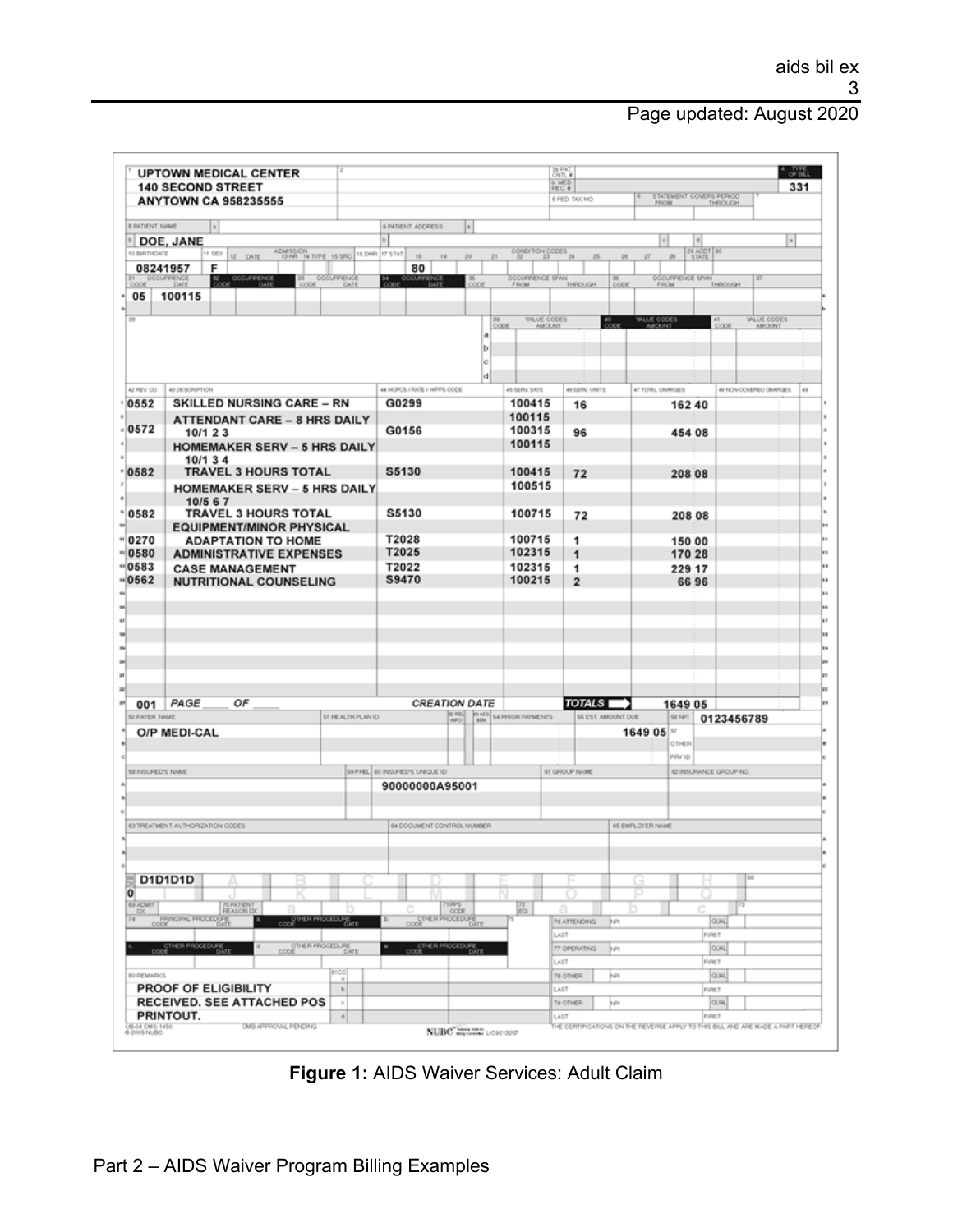## **AIDS Waiver Services: Pediatric Claim**

*This is a sample only. Please adapt to your billing situation.*

In this case, a boy receives in-home AIDS Wavier services for the month of October 2015.

Enter the two-digit facility type code "33" (Home Health – Outpatient) and one-character claim frequency code "1" as "331" in the *Type of Bill* field (Box 4).

On claim line 1, enter the recommended revenue code 0583 in the *Revenue Code* field (Box 42). Enter the description of the service rendered (case management) in the *Description* field (Box 43) and the corresponding HCPCS procedure code (T2022) in the *HCPCS/Rates* field (Box 44). Enter the date of service (October 1, 2015) in the *Service Date* field (Box 45) as 100115. A "1" is entered in the *Service Units* field (Box 46) for T2022 because case management is reimbursed once at a flat calendar month rate. Enter the usual and customary charges in the *Total Charges* field (Box 47, line 23). Complete the remaining claim lines similarly.

Note also that the skilled nursing care code – LVN (G0300) entry includes the number of hours in 15-minute increments the service was rendered and the total travel time in the *Description* field (Box 43).

Enter "O/P Medi-Cal" to indicate the type of claim and payer in the *Payer Name* field (Box 50).

The NPI assigned to the AIDS Waiver Program provider number is placed in the *NPI* field (Box 56).

Enter the recipient's identification number as it appears on the plastic Benefits Identification Card (BIC) or paper Medi-Cal ID card in Box 60. Do not enter the Waiver Agency ID number.

In this example, a primary ICD-10-CM diagnosis code is entered in Box 67. Because this claim is submitted with a diagnosis code, an ICD indicator is required in the white space below the *DX* field (Box 66). An indicator is required only when an ICD-10-CM/PCS code is entered on the claim. Leave all other diagnosis code fields blank.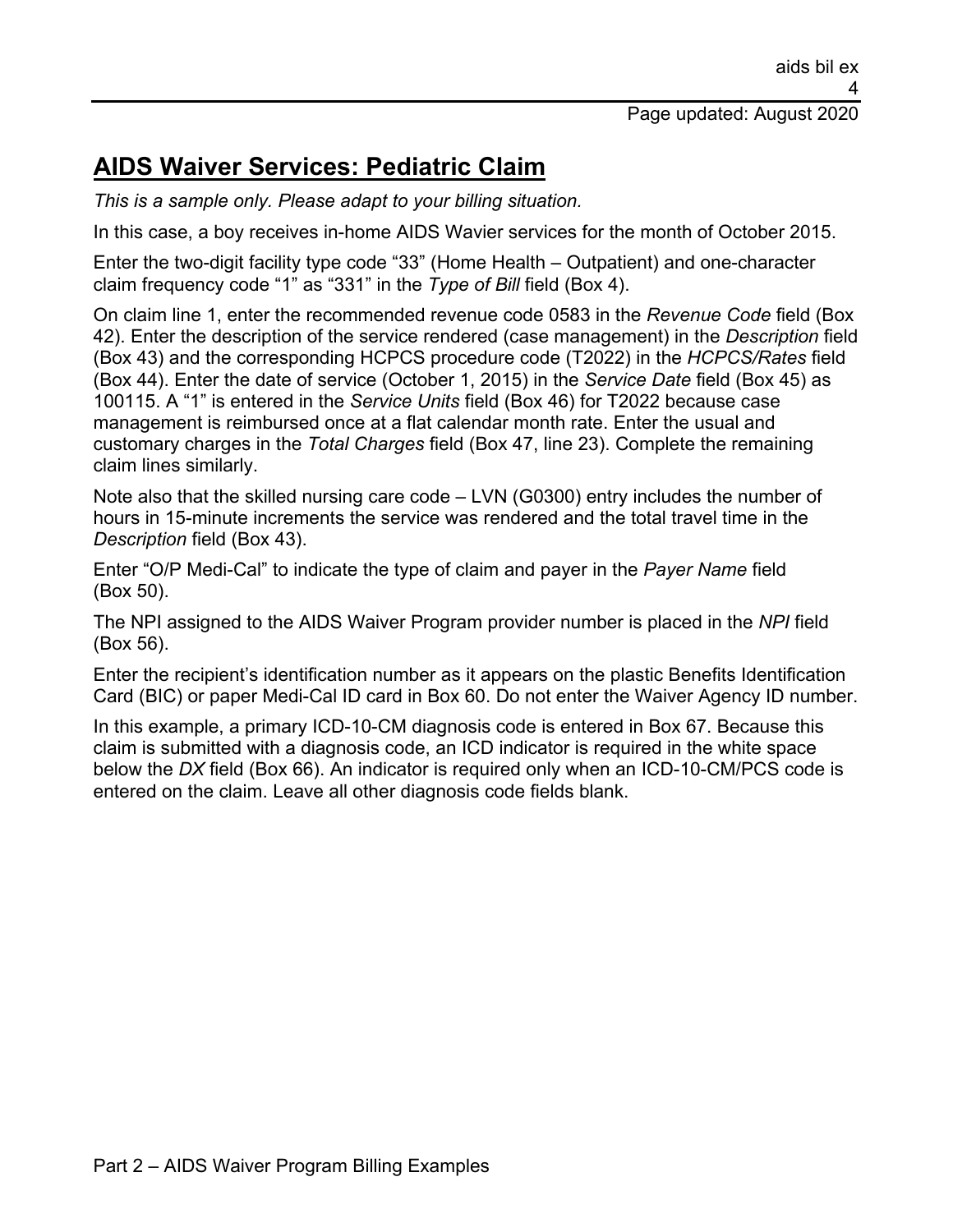### Page updated: August 2020

|                                           | <b>UPTOWN MEDICAL CENTER</b><br><b>140 SECOND STREET</b>         |                                      |                                    |                                       | 3x PAT<br>$b$ , MED             |                                       |                                           | 331                       |
|-------------------------------------------|------------------------------------------------------------------|--------------------------------------|------------------------------------|---------------------------------------|---------------------------------|---------------------------------------|-------------------------------------------|---------------------------|
|                                           | <b>ANYTOWN CA 958235555</b>                                      |                                      |                                    |                                       | 6 FED TAX NO.                   | <b>FROM</b>                           | <b>STATEMENT COVERS PERIOD</b><br>THROUGH |                           |
| <b>B PATIENT NAME</b>                     | $\vert x \vert$                                                  |                                      | 9 PATIENT ADDRESS<br>la            |                                       |                                 |                                       |                                           |                           |
|                                           | <b>DOE, JOHN</b>                                                 |                                      |                                    |                                       |                                 |                                       | d                                         | $\vert \bullet \vert$     |
| 10 BIRTHOATE<br>08242000                  | 11 SEX 12 DATE<br>м                                              | ADMISSION TYPE IS SRO 16 DHR 17 STAT | 18<br>39<br>20<br>80               | concretor codes<br>21                 | 25<br>26                        | 27<br>20                              | 29 ACOT 30                                |                           |
| <b>OCCURRENCE</b><br>cope.                | <b>OCCURRENCE</b><br>$\frac{\pi}{6000}$<br>DATE.<br>cope         | <b>OCCURRENCE</b><br>DATE            | $\frac{36}{0000}$<br>н<br>соот     | <b>OCCURRENCE SPAN</b><br><b>FROM</b> | $rac{36}{6000}$<br>THROUGH.     | <b>OCCURRENCE SPAN</b><br><b>FROM</b> | THROUGH                                   |                           |
| 05                                        | 100115                                                           |                                      |                                    |                                       |                                 |                                       |                                           |                           |
|                                           |                                                                  |                                      |                                    | <b><i>VALUE CODES</i></b>             | 49<br>000E                      | VALUE CODES                           |                                           | <b><i>VALUE CODES</i></b> |
|                                           |                                                                  |                                      |                                    | CODE<br>AMOUNT.<br>a                  |                                 |                                       | cope                                      | AMOUNT.                   |
|                                           |                                                                  |                                      |                                    | b<br>lo.                              |                                 |                                       |                                           |                           |
|                                           |                                                                  |                                      |                                    | d                                     |                                 |                                       |                                           |                           |
| 42 REV. CO.                               | 43 DESORIPTION                                                   |                                      | 44 HOPOS / RATE / HIPPS CODE       | 45 SEPN: DATE                         | 46 SERV. UNITS                  | 47 TODU, CHARGES                      | 48 NON-COVERED OHANGES                    | 43                        |
| 0583                                      | <b>CASE MANAGEMENT</b><br><b>SKILLED NURSING CARE -</b>          |                                      | T2022                              | 100115                                | 1                               | 229 17                                |                                           |                           |
|                                           | <b>LVN 3 HOURS</b>                                               |                                      |                                    |                                       |                                 |                                       |                                           |                           |
| 0522                                      | <b>TRAVEL 1 HOUR TOTAL</b>                                       |                                      | G0300                              | 100115                                | 16                              | 117 76                                |                                           |                           |
| 0562<br>0580                              | <b>PSYCHOTHERAPY</b>                                             |                                      | 90806<br>T2025                     | 100115<br>100115                      | 2                               | 102 00                                |                                           |                           |
|                                           | <b>ADMINISTRATIVE EXPENSES</b><br><b>ATTENDANT CARE</b>          |                                      |                                    | 100115                                | $\mathbf{1}$                    | 170 28                                |                                           |                           |
|                                           | 4 HOURS DAILY - 10/1 2 4 7 11                                    |                                      |                                    |                                       |                                 |                                       |                                           |                           |
| 0572                                      | <b>TRAVEL 4 HOURS TOTAL</b>                                      |                                      | G0156                              | 101115                                | 96                              | 454 08                                |                                           |                           |
| $^{\circ}0589$<br>"0580                   | <b>NON-EMERG. MEDICAL TRANS</b><br><b>FOSTER CARE SUPPLEMENT</b> |                                      | T2003<br>T2026                     | 100115<br>100115                      | 1<br>1                          | 40 00<br>50 00                        |                                           |                           |
|                                           | <b>NUTRITIONAL SUPPLEMENTS/</b>                                  |                                      |                                    |                                       |                                 |                                       |                                           |                           |
| "0589                                     | HOME-DELIVERED MEAL                                              |                                      | S5170                              | 100115                                | 1                               | 50 00                                 |                                           |                           |
|                                           |                                                                  |                                      |                                    |                                       |                                 |                                       |                                           |                           |
|                                           |                                                                  |                                      |                                    |                                       |                                 |                                       |                                           |                           |
|                                           |                                                                  |                                      |                                    |                                       |                                 |                                       |                                           |                           |
|                                           |                                                                  |                                      |                                    |                                       |                                 |                                       |                                           |                           |
|                                           |                                                                  |                                      |                                    |                                       |                                 |                                       |                                           |                           |
|                                           |                                                                  |                                      |                                    |                                       |                                 |                                       |                                           |                           |
|                                           |                                                                  |                                      |                                    |                                       |                                 |                                       |                                           |                           |
|                                           | ОF<br>PAGE                                                       |                                      | <b>CREATION DATE</b>               |                                       | <b>TOTALS</b>                   | 1213 29                               |                                           |                           |
|                                           |                                                                  | 51 HEALTH PLAN ID                    | <b>DO RD</b><br><b>INFO</b><br>804 | <b>SIATA</b> SA PRIOR PAYMENTS        | <b>SS EST. AMOUNT DUE</b>       | 56 NP1                                | 0123456789                                |                           |
|                                           | O/P MEDI-CAL                                                     |                                      |                                    |                                       |                                 | 1213 29<br>97                         |                                           |                           |
|                                           |                                                                  |                                      |                                    |                                       |                                 | OTHER<br>PRV ID                       |                                           |                           |
|                                           |                                                                  |                                      | SAFIRE, 60 INSURED'S UNIQUE ID     |                                       | <b><i>ET GROUP NAME</i></b>     |                                       | 62 INSURANCE GROUP NO.                    |                           |
|                                           |                                                                  |                                      | 90000000A95001                     |                                       |                                 |                                       |                                           |                           |
|                                           |                                                                  |                                      |                                    |                                       |                                 |                                       |                                           |                           |
|                                           | 63 TREATMENT AUTHORIZATION CODES                                 |                                      | 64 DOCUMENT CONTROL NUMBER         |                                       |                                 | 65 EMPLOYER NAME                      |                                           |                           |
| 001<br>50 PAYER NAME<br>58 INSURED'S NAME |                                                                  |                                      |                                    |                                       |                                 |                                       |                                           |                           |
|                                           |                                                                  |                                      |                                    |                                       |                                 |                                       | 68                                        |                           |
|                                           |                                                                  |                                      |                                    |                                       |                                 | υ                                     |                                           |                           |
|                                           | <b>70 PATIENT</b><br>REASON DX                                   |                                      | 71705<br>cope.                     | $\frac{72}{60}$                       | а                               |                                       | c                                         |                           |
| D1D1D1D<br>69 ADM/T<br>DX.                | PRINCIPAL PROCEDURE<br>ငတ်                                       | <b>SRIPROCEDURE</b>                  | COOL COMER PROCEDURE               |                                       | 76 ATTENDING<br>þы              |                                       | OUAL                                      |                           |
|                                           |                                                                  |                                      | OTHER PROCEDURE                    |                                       | LAST<br>77 OPERATING<br>lм      |                                       | FIRST<br>OUAL                             |                           |
|                                           | CODE R PROCEDURE<br>OTHER PROCEDURE                              |                                      |                                    |                                       | LAST                            |                                       | FIRST                                     |                           |
| BO REMARKS                                |                                                                  | $rac{8100}{8}$                       |                                    |                                       | 78 OTHER<br>hei                 |                                       | OUAL                                      |                           |
|                                           | <b>SEE ATTACHED EXPLANATION</b><br>OF BENEFITS                   | $_{\rm b}$<br>$\lhd$                 |                                    |                                       | LAST<br><b>79 OTHER</b><br>jupy |                                       | FIRST<br>OUK.                             |                           |

**Figure 2:** AIDS Waiver Services: Pediatric Claim